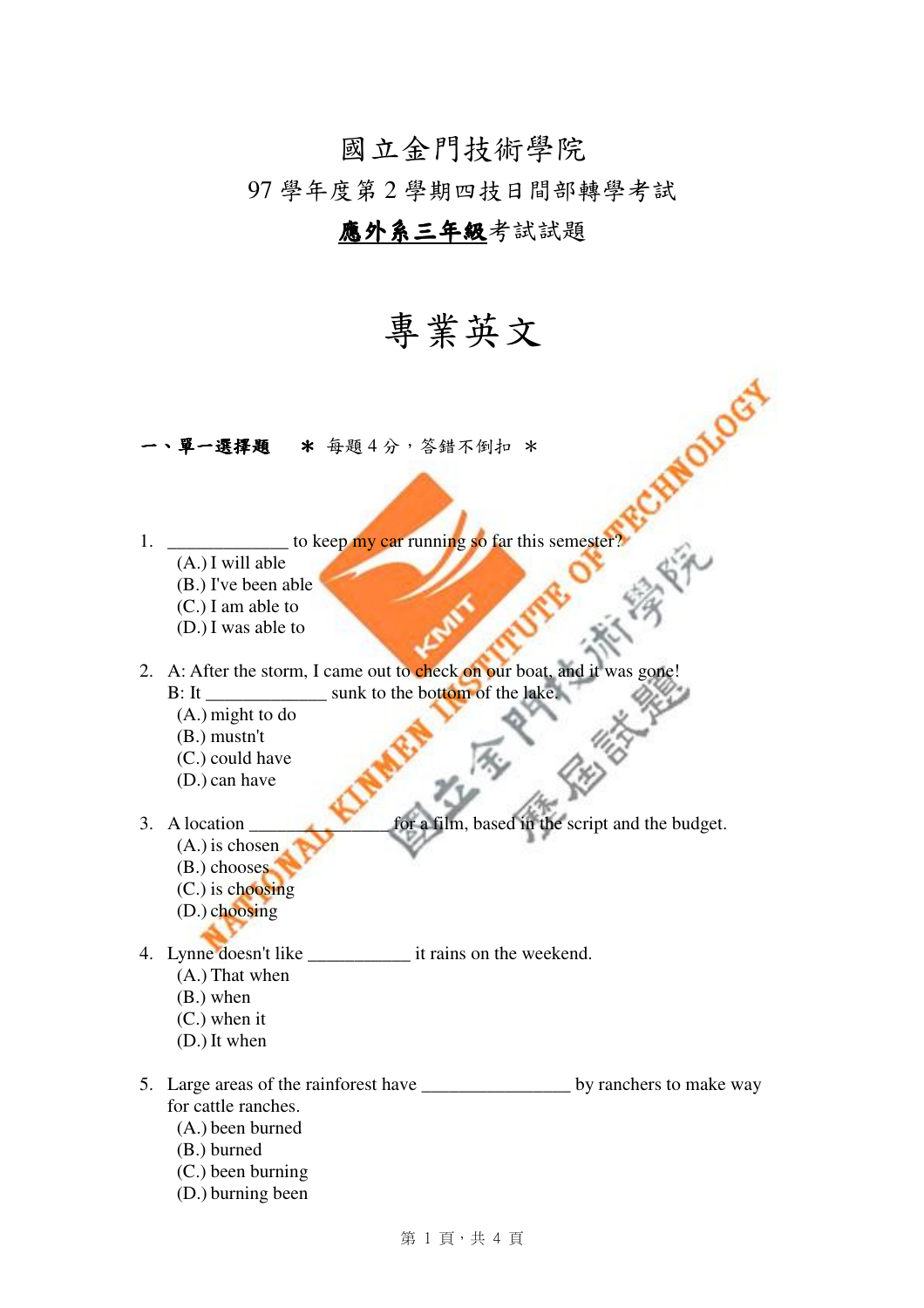- 6. Movie scripts \_\_\_\_\_\_\_\_\_\_\_\_\_ to the movie producer for approval.
	- (A.)submit
	- (B.) are submitted
	- (C.) are submitting
	- (D.) is submitting
- 7. For a new product \_\_\_\_\_\_\_\_\_\_\_\_\_\_ well, it needs to be well advertised. (A.) is selling (B.) for selling
	- (C.) to sell
	- (D.)sell
- 8. A: Everyone goes to the Starlight Club \_\_\_\_\_\_\_\_\_\_\_\_\_\_\_ the famous people who go there.
	- (A.) Because of
	- (B.) The reason why (C.) the reason that
	- (D.) that the reason
	-
- 9. Various historic buildings as a result of shortsighted city planning.
	- (A.) are destroying
	- (B.) have been destroyed
	- (C.) have been destroying
	- (D.) have destroying
- 10. A Foley artist is someone create sound effects for movies.
	- (A.) which
	- (B.) he
	- (C.) that
	- (D.) when
- 11. My job \_\_\_\_\_\_\_\_\_\_\_\_\_\_ my sister's job.
	- (A.) isn't as better hours as
	- (B.) has better hours than
	- (C.) is good hours than
	- (D.) good hours than
- 12. As Terry and Lynne returned to their car, they saw that someone on it with spray paint.
	- (A.) have written
	- (B.) had written
	- (C.) writes
	- (D.) write
- 13. People who work serving the public\_\_\_\_\_\_\_\_\_\_\_\_\_ to be friendly to everyone. (A.) must require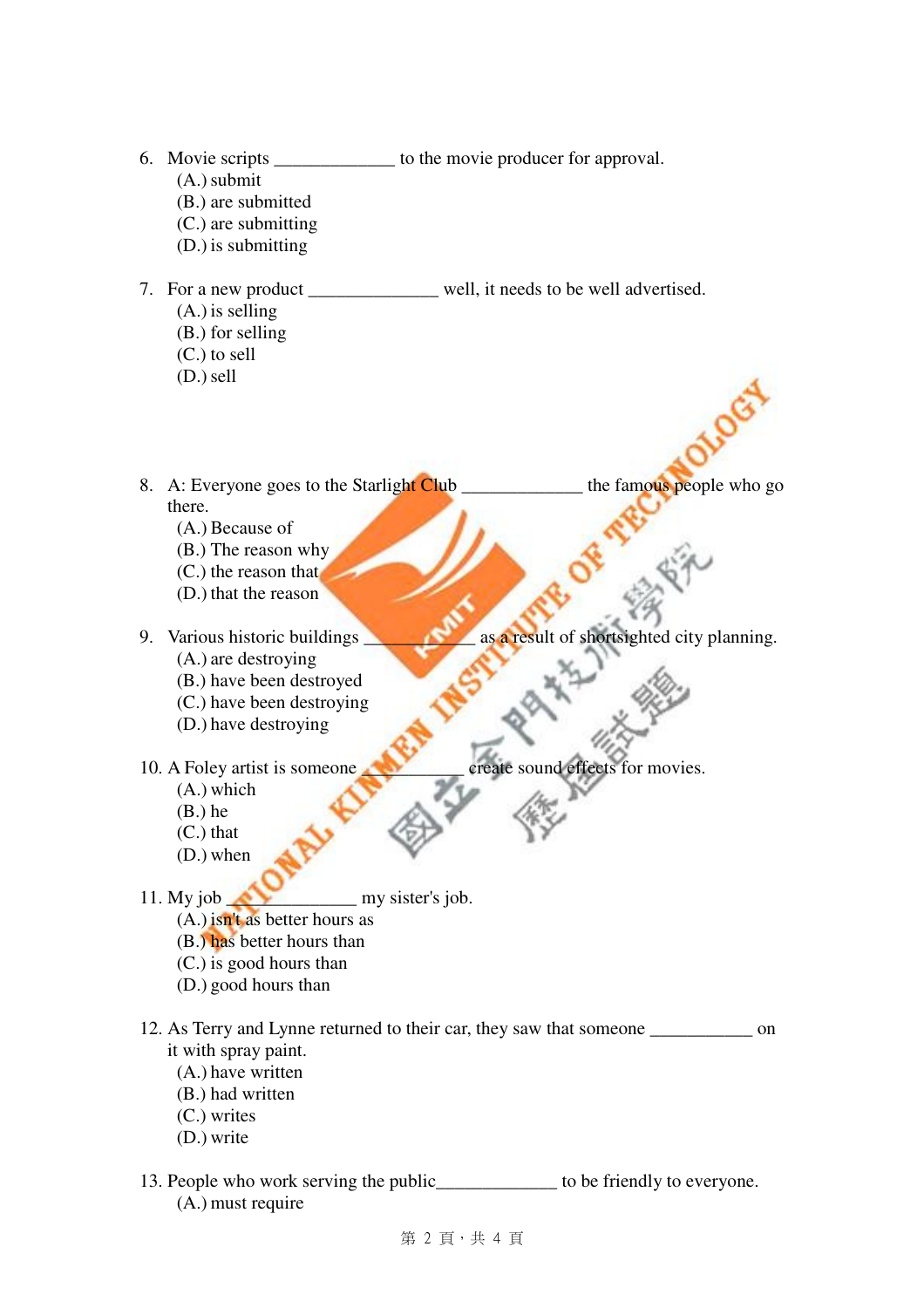第 3 頁,共 4 頁 (B.) should been allowed (C.) ought to be required (D.) ought to required 14. Do you know where I can my motorcycle fixed? (A.) to get (B.) get (C.) gotten (D.) got 15. I don't mind \_\_\_\_\_\_\_\_\_\_\_\_\_\_\_\_\_\_\_ a friend borrows my notes. (A.) that when (B.) it is (C.) it (D.) it when 16. Gossip columnists, \_\_\_\_\_\_\_\_\_\_\_\_\_ get to go to fabulous parties, must write about celebrity scandals.  $(A.)$  he (B.) it (C.) who (D.) where 17. A: Why do you have to go out? I just got here. Let's talk for a while. B: I'm sorry, but you \_\_\_\_\_\_\_\_\_\_\_\_\_\_\_\_\_\_\_\_\_\_\_\_ have called first. I have a dentist's appointment. (A.) couldn't (B.) should (C.) would (D.) may not 18. A: Ouch! My leg! My leg! B: Don't move your leg, Beth. You broken it. (A.) may have (B.) couldn't have (C.) mustn't have (D.) have must 19. If a child wishes to leave the dinner table, he or she is \_\_\_\_\_\_\_\_\_\_\_\_\_\_ ask to be excused. (A.)supposed to (B.) supposing to (C.) about to suppose to (D.)suppose to 20. When Jim's car ran out of gas, he \_\_\_\_\_\_\_\_\_\_\_\_\_\_\_ nearly 300 kilometers. (A.) travel (B.) has traveled (C.) traveled (D.) had traveled